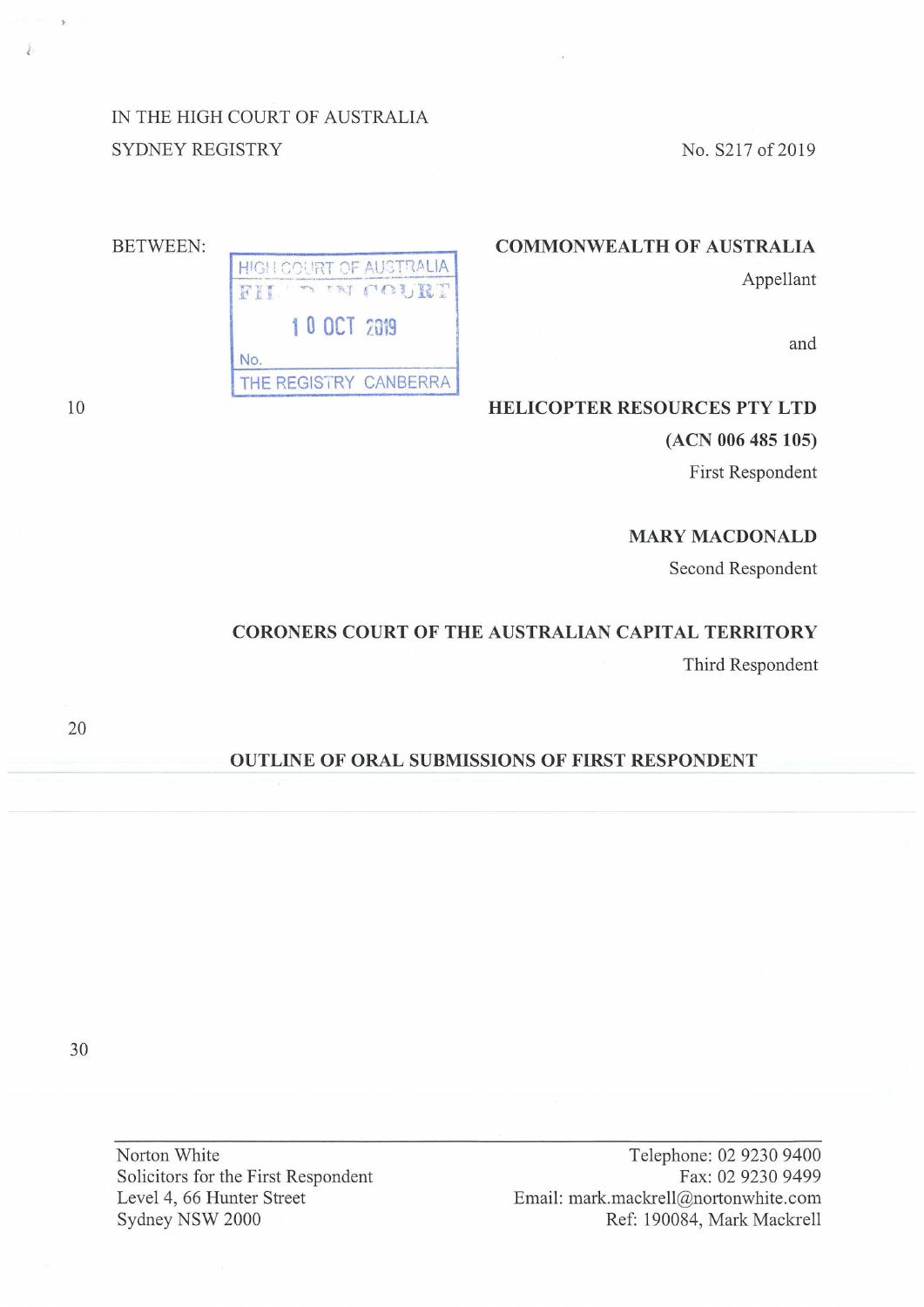1. **Preliminary issues:** The affidavits of Mackrell (4 Sept 2019 and 27 Sept 2019) and Cooper (5 Sept 2019) are read adjectivally to the appeal. Special leave should be revoked on ground of lack of utility/hypotheticality: **RS [1]-[3].** Alternatively, the Court should reject the Appellant's attempt to limit the legal arguments put by HeliRes. For precaution, the Notice of Contention should be permitted: cf **AR [3], [7], [8], [12]-[14].** 

1

- 2. **Core facts:** (a) Each of the Appellant and HeliRes were under overlapping charges in a joint Criminal Trial; (b) HeliRes exercised its right to silence; (c) Captain Lomas, the Chief Pilot/guiding mind of HeliRes, was central to HeliRes' defence of the charges and under lawful directions by HeliRes in respect to that defence; (d) the prosecution's brief 10 of evidence asserted that it could prove the guilt of HeliRes without calling Lomas; (e) the Coroner issued a subpoena to Lomas, at the insistence of the Appellant, so that the Appellant could cross-examine him on matters centrally relevant to the charges, thereby giving the Appellant direct access to the compelled testimony of Lomas; (f) the Appellant put no procedures in place to quarantine the answers of Lomas from Comcare/CDPP: **RS [12]-[13].**
- 3. **Legal framework:** (a) It is common ground that the *Coroners Act* did not authorise the compelled examination of Lomas if it would work a contempt of the Criminal Trial; (b) the test for contempt is whether the compelled examination created a real risk, as opposed to a remote possibility, of interference with the due administration of justice in the 20 Criminal Trial; (c) compulsion over A may, depending on the circumstances, interfere with the fair accusatory trial of  $B$ ; (d) forms of interference may include the prosecution ( or co-accused) obtaining advantages not available within the Criminal Trial or the accused being prejudiced in its defence: **RS [17]-[22], [56]-[57].** 
	- 4. **Primary Judge:** Bromwich J correctly accepted that the compulsory examination was likely to provide the Appellant and the CDPP with advantages not available within the criminal process and cause corresponding prejudice to HeliRes. He erred by: (a) failing to evaluate those advantages and prejudices against the fundamental elements of the accusatorial system; (b) finding that compulsion over A could never interfere with the fair accusatory trial ofB; and (c) by giving no weight to s 87(1)(b) *Evidence Act.*
- 30 5. **FFC:** The FFC noted the core question **(FFC [90]);** the various species of detriment and sequential ways in which HeliRes asserted interference **([92]-[97], [101]-[119]);** and the Appellant's responses **([120]-[136]).** It observed the limits of *Caltex* **([143]);** accepted *Nutricia* ([150]); and held that HeliRes' status as a corporation did not deny it the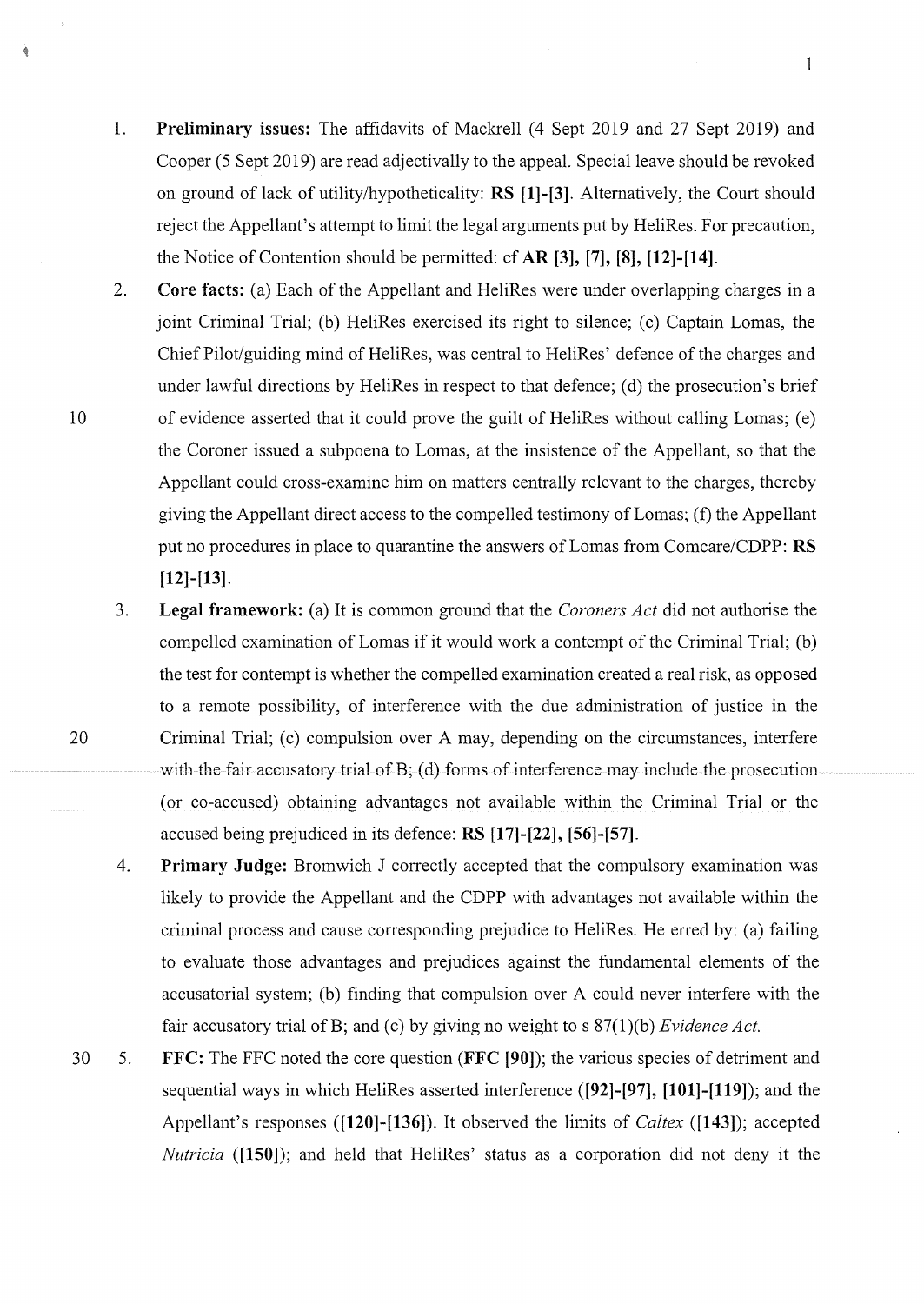protections within the Criminal Trial of *X7* **([157])** or *Strickland* **([1701).** It then provided a set of four interlocking reasons for why the compulsory examination would, as a matter of practical reality, work a likely interference with the Criminal Trial **[171]-[189]:** (a) Lomas, and therefore HeliRes, would lock themselves into a version from which they could not credibly depart at trial; (b) under s 87(1)(b), Lomas' statements (if adverse to HeliRes' interests) could be tendered against HeliRes as informal admissions by it; (c) the examination would reveal infonnation to the CDPP and the Appellant which they did not cunently have and could not otherwise lawfully compel HeliRes to reveal about how it would defend the charges; (d) the examination would assist the Appellant in its defence.

2

- 10 6. The FFC reasons rely on the accusatory system as whole, as explained in *X7, Lee No 2*  and *Strickland.* They are not limited to the fundamental principle or companion rule. They include, but extend beyond, s 87(l)(b). They are summarised in FFC **[189]** without limiting what went before.
	- 7. **Ground Two of the Appeal:** The Appellant's arguments **(AS [53], [55])** rest on the false premise that *Caltex* and *Nutricia* stand for the proposition that a corporation under charge can be compelled to incriminate itself by *making answers:* **RS [29]-[32], [45]-[55].**
- 8. The correct starting point is that, by reason of the general system of law governing criminal trials in Australia, as expressly recognised in the *Magistrates Court Act 1930*  (ACT), *Evidence Act 2011* (ACT) and *Court Procedure Rules,* each of the Appellant and 20 HeliRes were entitled to a fair accusatory trial, key features of which included: (a) the fundamental principle; (b) the companion rule, meaning HeliRes could not be compelled to testify for the CDPP (to the extent such was otherwise possible) or assist it in the discharge of its onus of proof; (c) no power to administer interrogatories *(Nutricia)*; (d) the general protections identified in *X7*, Lee No 2 and *Strickland*; (e) the orderly progression of evidence at the trial as regulated by the *Evidence Act;* and (f) the absence of pre-trial depositions of its likely witnesses: **RS [17]-[45].**
- 9. Within the Criminal Trial, before the subpoena: (a) the CDPP asserted that it could prove the guilt of HeliRes without calling Lomas; (b) the CDPP had no means to compel HeliRes or Lomas to reveal the substance of Lomas' evidence or create a record of it for 30 tender in the trial (whether by intenogatories, pre-trial depositions or otherwise); (c) the CDPP could choose to call Lomas as a witness in its case, but it would have to do so without his prior compelled testimony, limit itself to non-leading questions, and expose itself to cross-examination of Lomas by each accused; ( d) the Appellant, as co-accused,